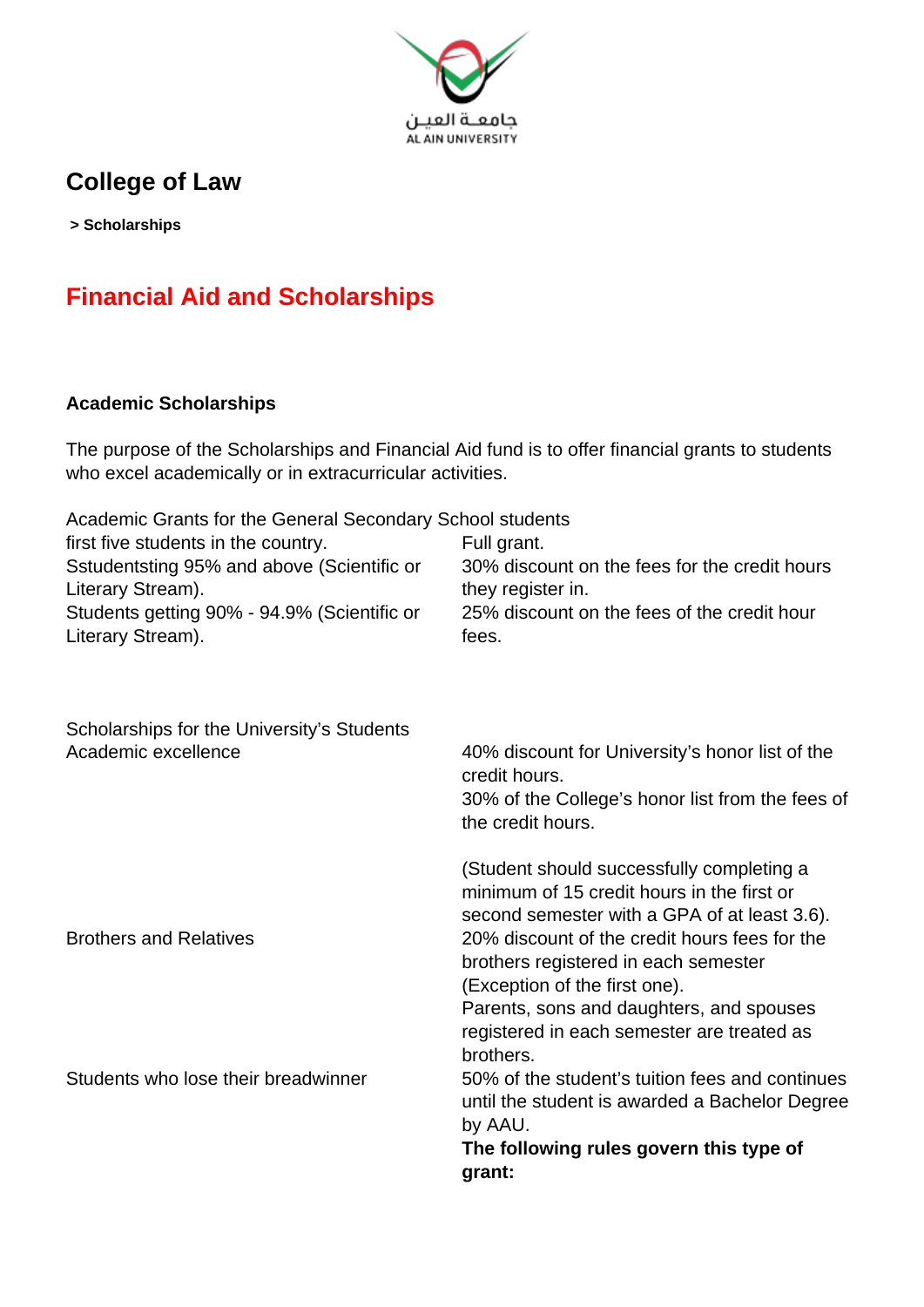| Scholarships for the University's Students            |                                                                                                                                      |
|-------------------------------------------------------|--------------------------------------------------------------------------------------------------------------------------------------|
|                                                       | • The student must have lost their<br>breadwinner while studying at the<br>university.                                               |
|                                                       | ○ As attested death certificate shall be<br>submitted.                                                                               |
|                                                       | • The student has not been awarded<br>another scholarship from any other<br>official party.                                          |
|                                                       | • The student will only benefit from this<br>grant in the semester following the<br>submission of the relevant death<br>certificate. |
|                                                       | • The student does not have other<br>resources which enable him/her to<br>continue his/her university studies.                       |
| <b>Children of Employees</b>                          | 50% of the credit hour fees for the sons and<br>daughters of the university's academic and<br>administrative staff.                  |
| Outstanding Students in extracurricular<br>activities | Exception of graduate students.<br>Scholarship for one semester with a specific<br>percentage                                        |

#### **Humanitarian Assistance and "Contribution" Fund**

The University also provides humanitarian assistance to students who have harsh financial conditions preventing them from completing their undergraduate studies.

Humanitarian Aid The University offers grants for one semester for students who cannot afford to pursue their studies. "Contribution" Fund The funds come from the donations and grants from bodies that wish to help students facing financial difficulties.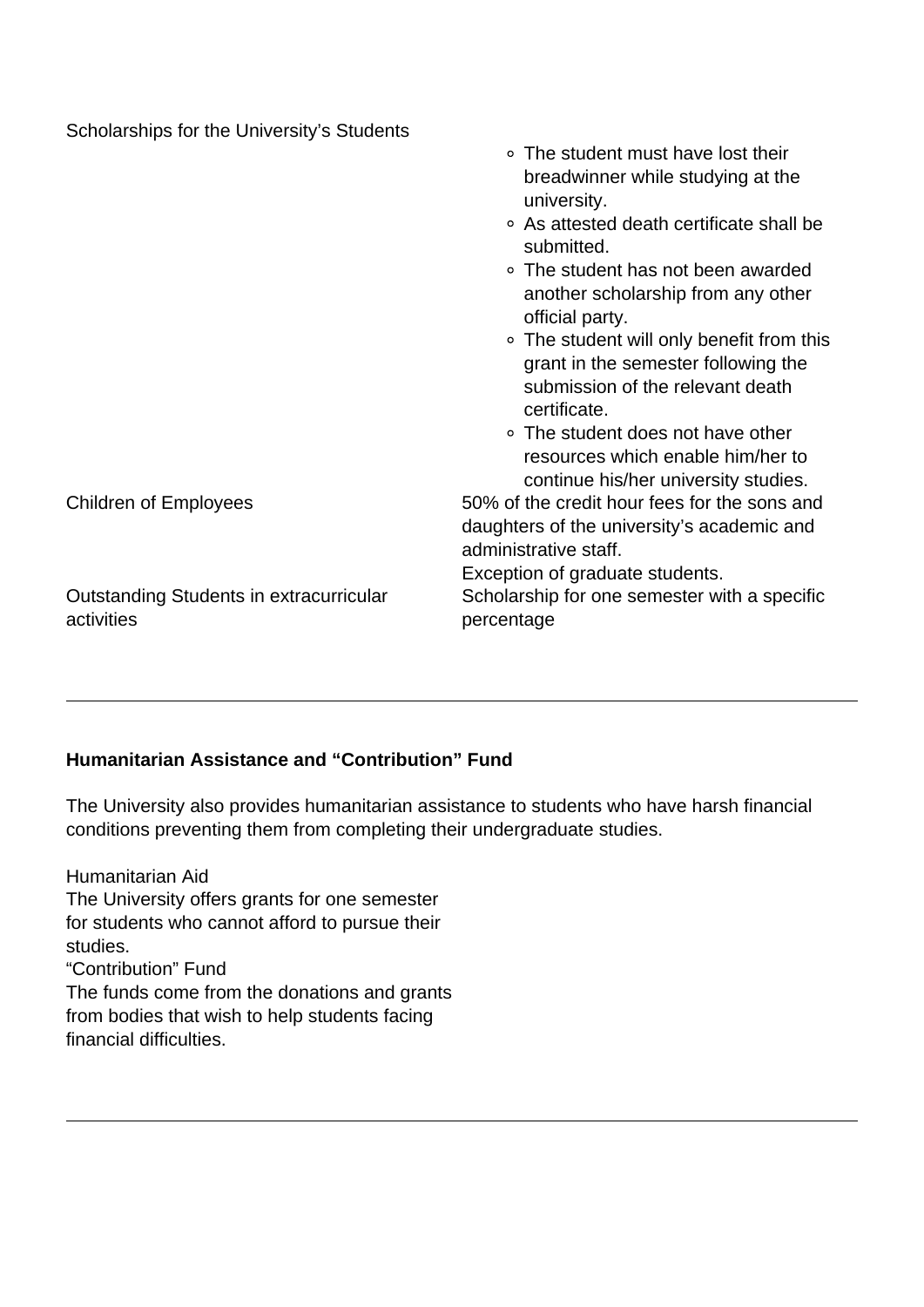## **Applying for a Humanitarian Aid Scholarship**

General Instructions

- 1. Applications are only submitted through the University's Official Website.
- 2. These scholarships are limited **to undergraduate students only**.
- 3. The **minimum GPA** for obtaining the Humanitarian Aid discount is **2.5**.
- 4. The Humanitarian Aid discount is not obtained if you are entitled to any other deduction (excellence, sibling, ... etc.) in the semester in which you applied.
- 5. You must strictly follow the application steps below in order for it to be considered.

Rules

- 1. Scholarships and discounts do not apply to English Levels exams, registration fees, or extracurricular activities' fees.
- 2. These scholarships cover the fees for the first and second semester only.
- 3. Scholarships and discounts do not apply to students funded by outside parties.
- 4. The students should not collect two scholarships at the same time. The highest of the two will be considered eligible for the scholarships.
- 5. The scholarships is not applicable to repeated courses.
- 6. No student shall be entitled to a scholarship during the semester where s/he was given an academic warning.
- 7. No student shall be entitled to a scholarship if due to disciplinary punitive.
- 8. Scholarships and discounts are not given retroactively.
- 9. Scholarships and discounts are not applied on summer courses.
- 10. No students shall be entitled to postpone studying during the grant period.
- 11. A granted student must pay the financial obligations on time.
- 12. Students with grants are expected to be